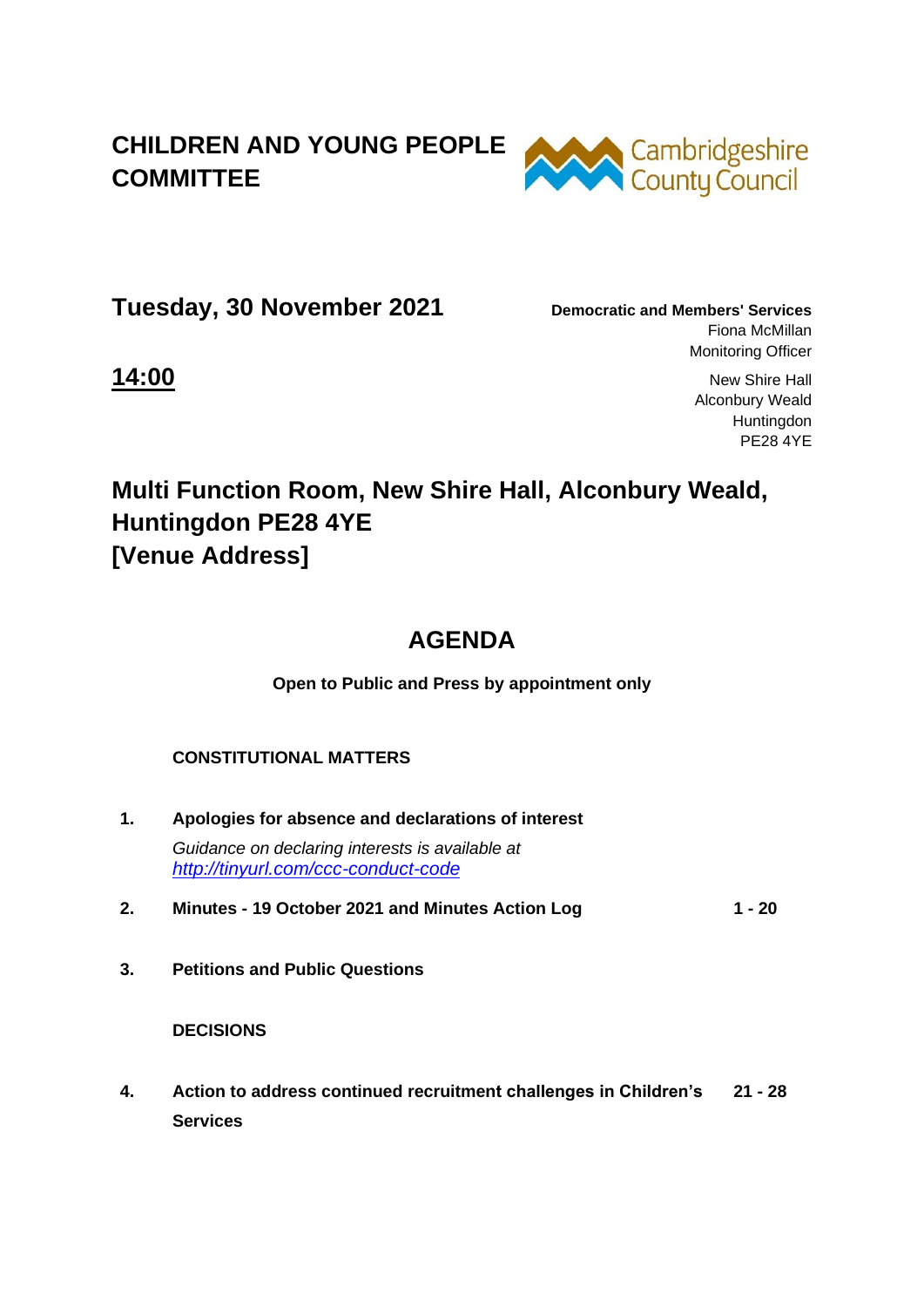| 5.  | <b>Finance Monitoring Report - October 2021</b>                                       | $29 - 78$   |
|-----|---------------------------------------------------------------------------------------|-------------|
| 6.  | <b>Review of Draft Revenue and Capital Business Planning Proposals</b><br>for 2022-27 | 79 - 278    |
| 7.  | <b>Establishment of New Primary School at Waterbeach Barracks</b>                     | 279 - 328   |
| 8.  | <b>Framework for Early Years Provision</b>                                            | $329 - 338$ |
| 9.  | <b>Service Director Report - Education</b>                                            | $339 - 498$ |
| 10. | <b>Free School Proposals - Wisbech Secondary School</b>                               | 499 - 510   |
| 11. | <b>Schools Revenue Funding Arrangements 2022-23</b>                                   | $511 - 520$ |
| 12. | <b>Agenda Plan, Training Plan and Committee Appointments</b>                          | $521 - 536$ |

#### **Attending meetings and COVID-19**

Meetings of the Council take place physically and are open to the public. Public access to meetings is managed in accordance with current COVID-19 regulations and therefore if you wish to attend a meeting of the Council, please contact the Committee Clerk who will be able to advise you further. Meetings are streamed to the Council's website: [Council meetings](https://www.cambridgeshire.gov.uk/council/meetings-and-decisions/council-meetings-live-web-stream)  Live Web Stream - [Cambridgeshire County Council.](https://www.cambridgeshire.gov.uk/council/meetings-and-decisions/council-meetings-live-web-stream) If you wish to speak on an item, please contact the Committee Clerk to discuss as you may be able to contribute to the meeting remotely.

The Children and Young People Committee comprises the following members:

Councillor Bryony Goodliffe (Chair) Councillor Maria King (Vice-Chair) Councillor David Ambrose Smith Councillor Michael Atkins Councillor Alex Bulat Councillor Claire Daunton Councillor Anne Hay Councillor Samantha Hoy Councillor Jonas King Councillor Mac McGuire Councillor Keith Prentice Councillor Alan Sharp Councillor Philippa Slatter